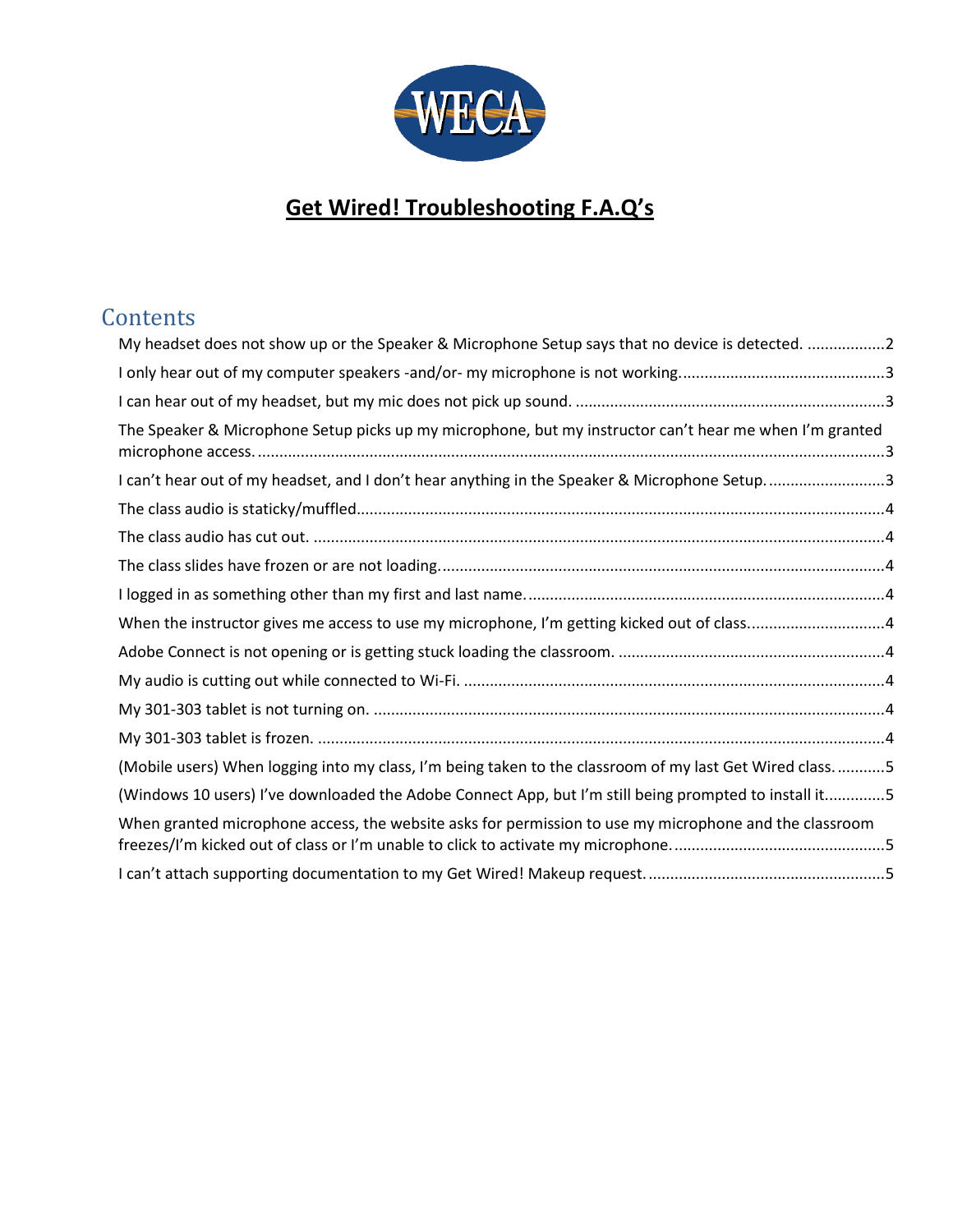## <span id="page-1-0"></span>My headset does not show up or the Speaker & Microphone Setup says that no device is detected.

We recommend that you unplug the headset from your computer, and then plug it into a different USB port. Please allow for the installation of drivers, which may approximately take 30 seconds to a minute. Once the device has been registered successfully, re-enter your classroom, and run the Speaker & Microphone Setup

For Mac Users: If you are using Safari, navigate to **"Preferences"**. Under the **"Websites"** tab, select the **'Microphone'** option on the left pane. You will see on the right what websites currently has microphone access.' Make sure that **weca.adobeconnect.com** is set to **"Allow"**:



If student is using the Adobe Connect App or a browser other than Safari, navigate to **System Preferences -> Security & Privacy.** Under the **Privacy** tab, on the left pane, select **Microphone.** Apps that are allowed to access the microphone will be displayed on the right. Make sure that **Adobe Connect,** and browsers such as **Google Chrome/Firefox** are listed with a checkmark:

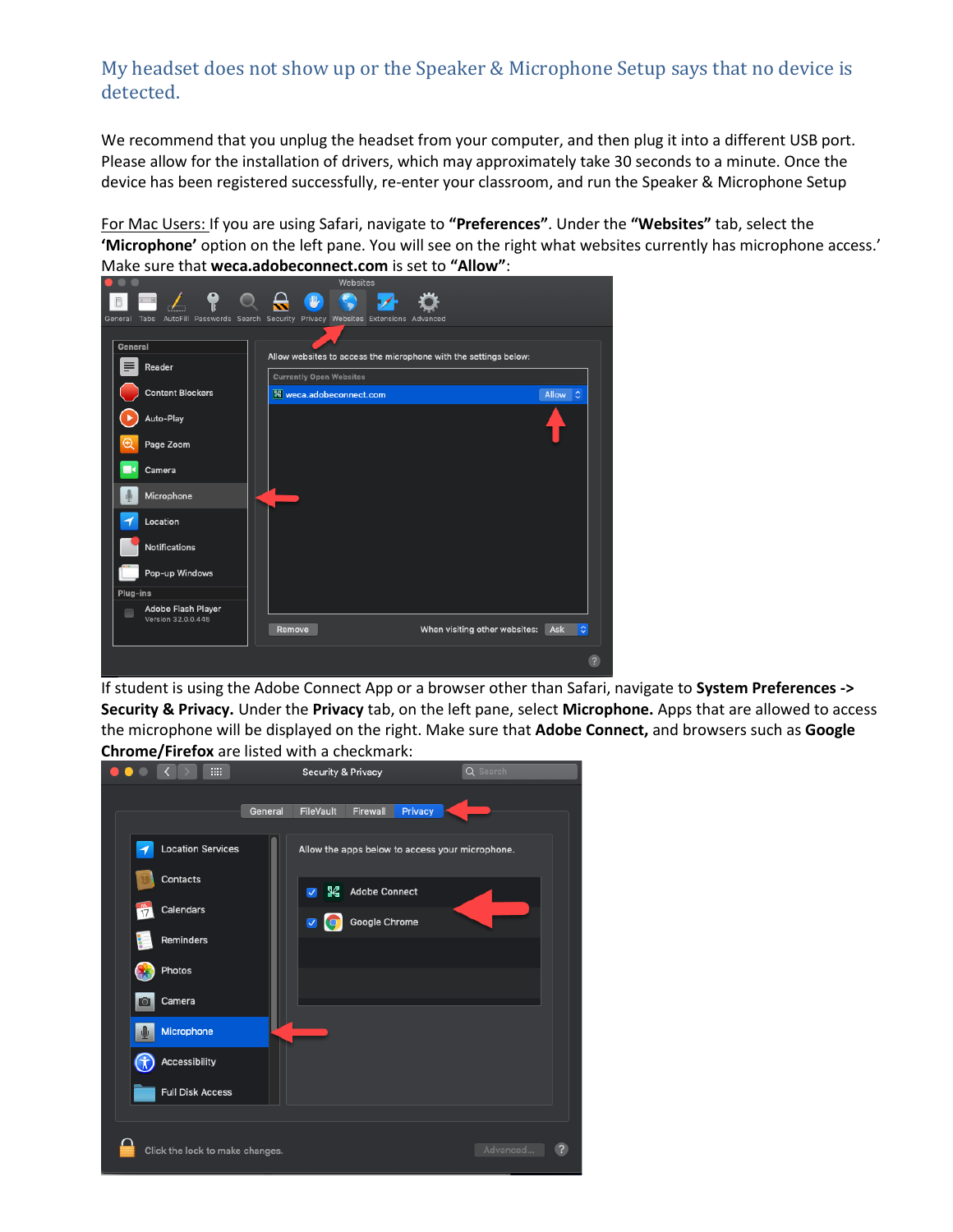## <span id="page-2-0"></span>I only hear out of my computer speakers -and/or- my microphone is not working.

For Windows Users: Please navigate to the following: Start -> Control Panel -> Hardware and Sound -> Sound. This will bring up the Sound Properties. In the properties window, make sure that the USB PnP Sound Device is set as your default device for Playback and Recording. Once you do this, you may have to close out of the class and all browser sessions, and then re-enter the class. Once you return to the webcast, we recommend running the Speaker & Microphone Setup once last time to make sure everything works.

For Mac Users: Please navigate to the following: System Preferences -> Sound. Once in the Sound Properties, please select the USB PnP Sound Device as the default device for Outbound and Inbound. Afterwards, you may have to close out of the class and all browser sessions, and then re-enter the class. Once you return to the webcast, we would recommend running the Speaker & Microphone Setup one last time to make sure everything works.

#### <span id="page-2-1"></span>I can hear out of my headset, but my mic does not pick up sound.

For Windows Users: Please navigate to the following: Please navigate to the following: Start -> Control Panel -> Hardware and Sound -> Sound. Once in the Sound Properties, go to the Recording tab. Right-click on the USB PnP Sound Device and select Properties. In the properties window, navigate to the Levels tab. Please make sure that the mic is not muted (denoted by a red "X") and that the volume slide is above 0 (We recommend the slide be at 50).

For Mac Users: Please navigate to the following: System Preferences -> Sound. Once in the Sound Properties, go to the Outbound menu. Near the bottom portion of the window, there is a microphone symbol with a slider. Please make sure that the slider is above 0 (We recommend the slider be at 50).

## <span id="page-2-2"></span>The Speaker & Microphone Setup picks up my microphone, but my instructor can't hear me when I'm granted microphone access.

If you have a volume control on your headset cord, check to make sure that your microphone hasn't been muted by accident.

For Windows 10 Users: Open your computer's start menu and select settings > Privacy > microphone. Ensure that "allow apps to use microphone" is set to allow.

## <span id="page-2-3"></span>I can't hear out of my headset, and I don't hear anything in the Speaker & Microphone Setup.

If you happened to have plugged in your headset in after logged in to class, or it became unplugged at any point after you logged in, close out of the class and log back in. If you're still unable to hear audio either in class or in the Speaker & Microphone Setup, try the following:

For Windows Users: Please navigate to the following: Start -> Control Panel -> Hardware and Sound -> Sound. This will bring up the Sound Properties. In the properties window, make sure that the USB PnP Sound Device is set as your default device for Playback and Recording. Once you do this, you may have to close out of the class and all browser sessions, and then re-enter the class. Once you return to the webcast, we recommend running the Speaker & Microphone Setup once last time to make sure everything works.

For Mac Users: Please navigate to the following: System Preferences -> Sound. Once in the Sound Properties, please select the USB PnP Sound Device as the default device for Outbound and Inbound. Afterwards, you may have to close out of the class and all browser sessions, and then re-enter the class. Once you return to the webcast, we would recommend running the Speaker & Microphone Setup one last time to make sure everything works.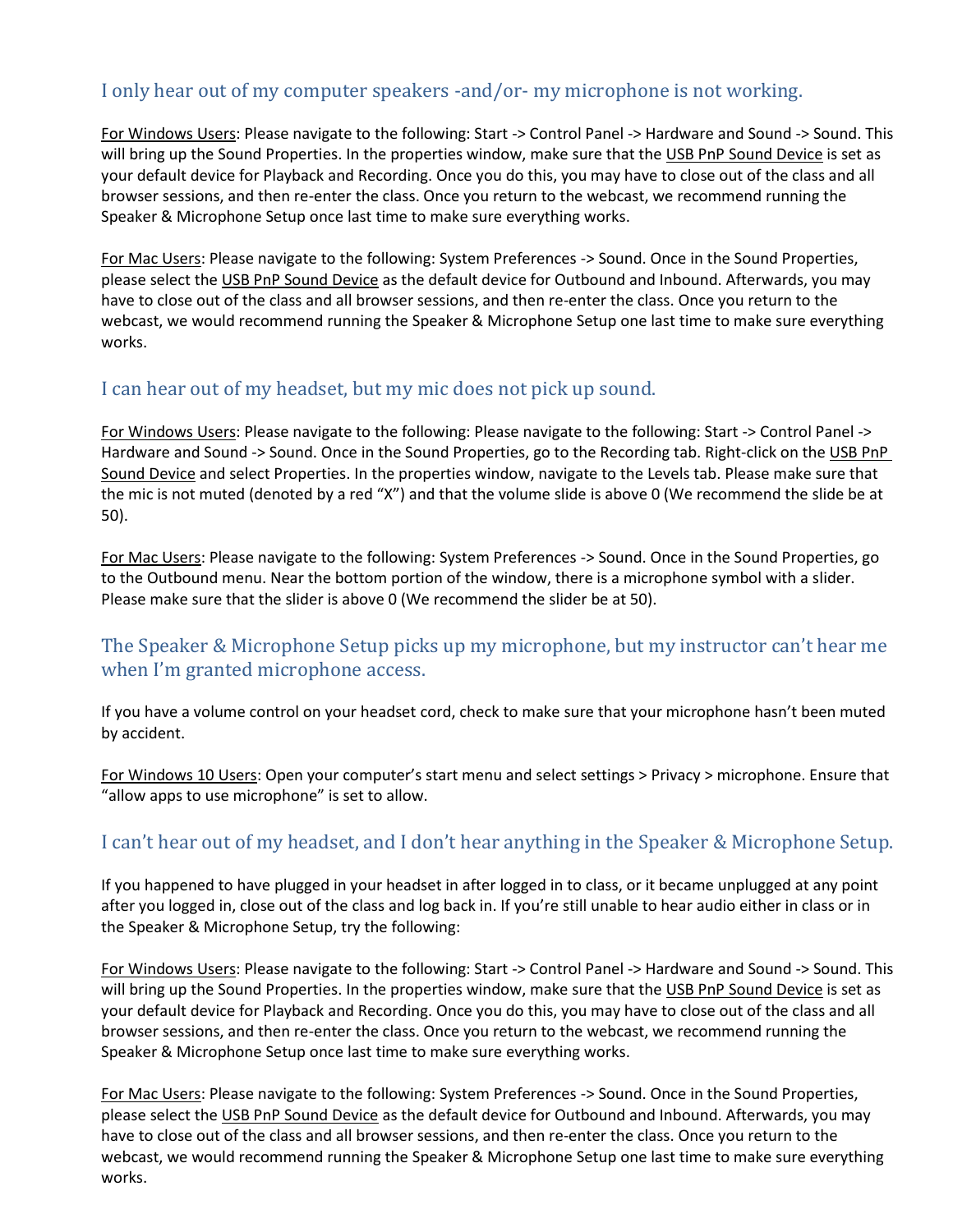## <span id="page-3-0"></span>The class audio is staticky/muffled.

Check to make sure that your headset is fully plugged into the USB port. If it hasn't come lose, try switching to a different USB port. Your headset may need to reinstall drivers, then you can re-enter the classroom,

#### <span id="page-3-1"></span>The class audio has cut out.

Leave the class and then re-enter. If the audio does not return, try logging in to the class using a different web browser.

## <span id="page-3-2"></span>The class slides have frozen or are not loading.

If you are attending the class on a wireless connection, directly connect to your internet router if possible. If this doesn't resolve the issue, close out of the class and re-enter. If the problem persists, try logging in to the class using a different web browser.

## <span id="page-3-3"></span>I logged in as something other than my first and last name.

Exit the class and delete your internet cookies for the past hour. See instructions for how to delete cookies for your preferred browse[r here.](https://us.norton.com/internetsecurity-privacy-how-to-clear-cookies.html) While there is an in-class option to edit your info, this will not change how you appear on attendance reports, and you may not properly receive attendance credit when using this option. For mobile users, close out of the Adobe Connect app completely to relog in.

#### <span id="page-3-4"></span>When the instructor gives me access to use my microphone, I'm getting kicked out of class.

Log in to the class from another web browser, this may prompt Adobe Connect to redownload or repair the installation.

## <span id="page-3-5"></span>Adobe Connect is not opening or is getting stuck loading the classroom.

Log in to the class from another web browser, this may prompt Adobe Connect to redownload or repair the installation. If this doesn't resolve the issue, check to see if your computer has any updates pending. A poor wireless connection may also prevent the class from opening.

If no updates are pending, uninstall and reinstall Adobe Connect. [Find the most recent download links for Adobe](https://helpx.adobe.com/adobe-connect/connect-downloads-updates.html#Application)  [Connect here.](https://helpx.adobe.com/adobe-connect/connect-downloads-updates.html#Application)

#### <span id="page-3-6"></span>My audio is cutting out while connected to Wi-Fi.

The Get Wired! series should be attended from a wired connection. If possible, connect directly to your router. If not, try moving closer to the router if possible or ask any other people on the same network if they could stop for the duration of class.

#### <span id="page-3-7"></span>My 301-303 tablet is not turning on.

Plug in the tablet and wait a minimum of 20 minutes before attempting to turn the tablet on again. If the tablet still will not turn on, the battery may be completely dead and will need to be charged longer before you can attempt to turn the device on.

#### <span id="page-3-8"></span>My 301-303 tablet is frozen.